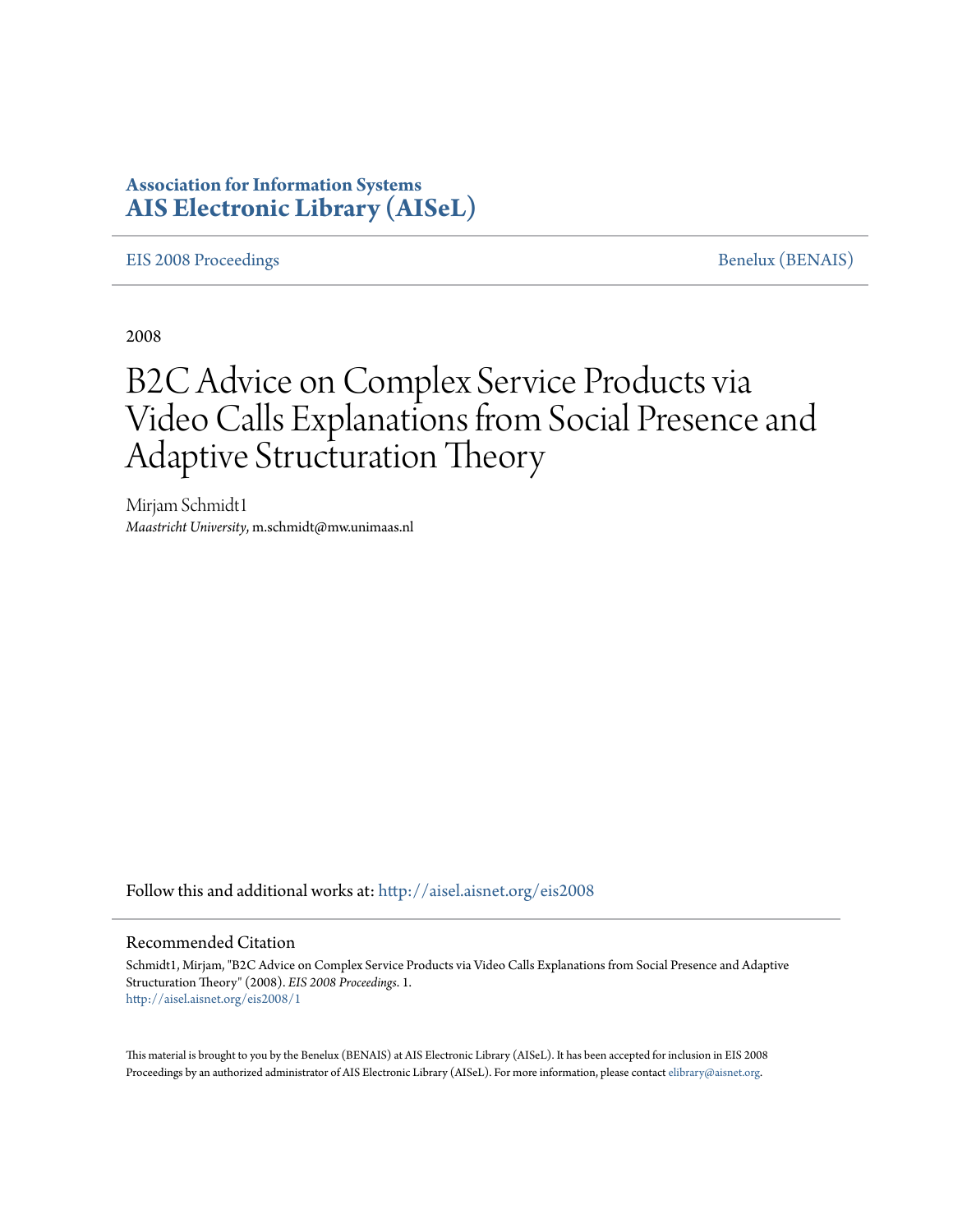$BENAIS - 3<sup>rd</sup> SKIS 2008$ Doctorial Consortium

# B2C Advice on Complex Service Products via Video Calls

Explanations from Social Presence and Adaptive Structuration Theory

[Mirjam](#page-1-0) Schmidt<sup>1</sup> Promotor: Prof. Dr. [Ko d](#page-1-1)e Ruyter<sup>2</sup> Supervisor: Dr. [Rita](#page-1-2) Walczuch $3$ 

At the beginning of the  $21<sup>st</sup>$  century, most service companies maintain relationships with their customers without any face to face communication. Companies are increasingly looking for solutions to raise personal contact with their customers while keeping a high efficiency level. Social Presence means that people can feel like being together even when their conversation is technology-mediated. We build upon Adaptive Structuration Theory to explain under which conditions the highest levels of Social Presence can be achieved.

Surveys and (field) experiments are combined (1) to develop a powerful measurement instrument for Social Presence, (2) to research in which situations technology-mediated communication is perceived to be the most "personal" and (3) whether Social Presence can account for higher levels of relationship building.

<span id="page-1-0"></span><sup>&</sup>lt;sup>1</sup> Mirjam Schmidt, Ph.D. Candidate at Maastricht University, Faculty of Economics and Business Administration (FdEWB), Department of Marketing / AIM, P.O.Box 616, 6200 MD Maastricht, the Netherlands, Tel.: +31 43 38 83 861, Fax: +31 43 38 84 918, E-mail: m.schmidt@mw.unimaas.nl

<span id="page-1-1"></span> $2$  Prof.Dr. Ko de Ruyter, Maastricht University, FdEWB, Department of Marketing

<span id="page-1-2"></span><sup>&</sup>lt;sup>3</sup> Dr. Rita Walczuch, Maastricht University, FdEWB, Dept. of Accounting & Information Management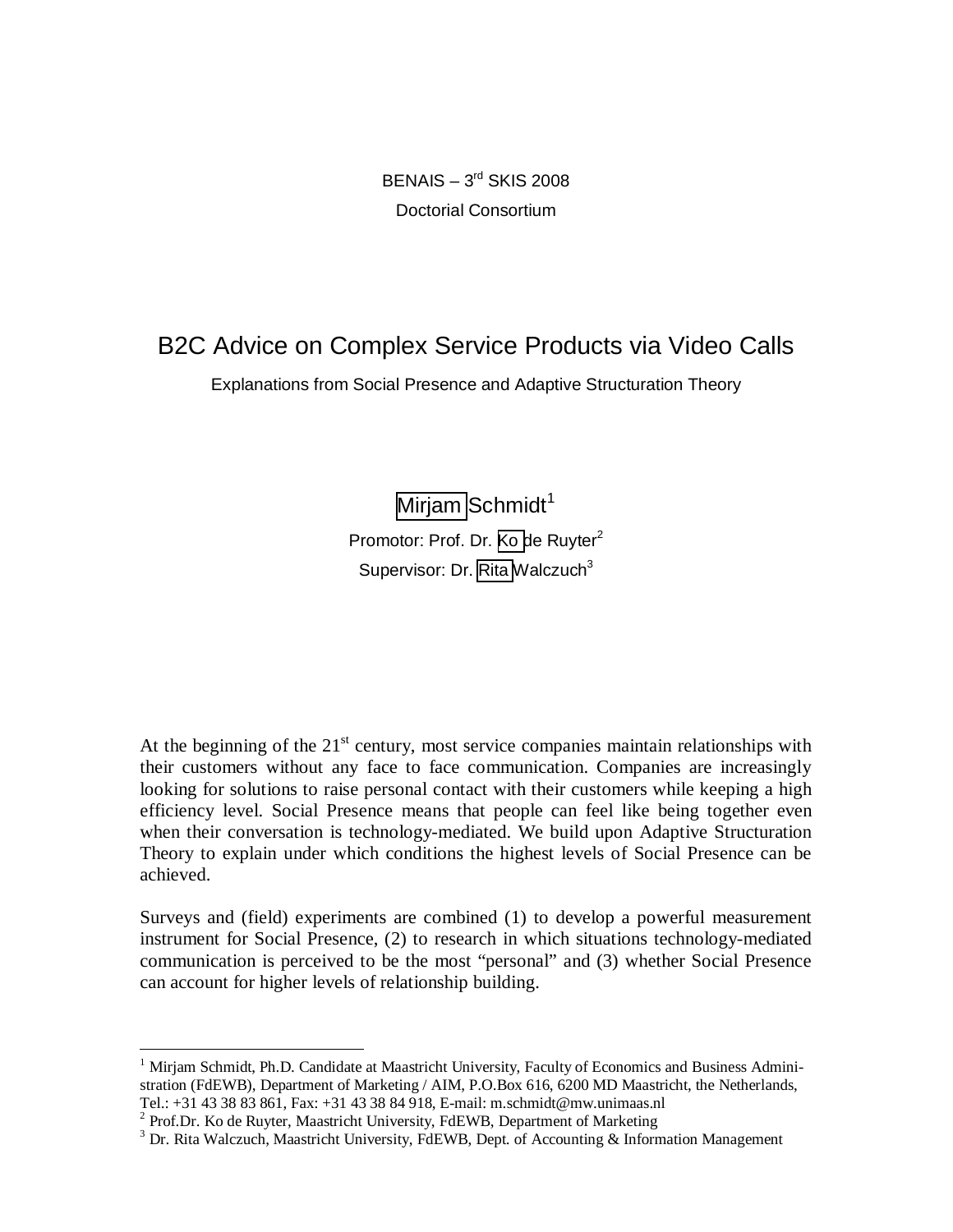### **I Research topic**

In the past, many face-to-face interactions between customers and service companies have been replaced by online interactions. Faster internet connections allow to increase the media richness of these interactions by using video calls. According to Social Presence Theory, media richness should increase the feeling of "being together". But is providing richer communication channels the only thing companies can do to increase this Social Presence? And does the creation of Social Presence pay off for companies? This research addresses three research questions which shall be explained below:

### **a) What is Social Presence and how is it different from Involvement?**

More than three decades ago, Short, Williams and Christie (1976) introduced the concept of Social Presence (SP). They defined SP as being the "degree of salience of the other person in the interaction and the consequent salience of the interpersonal relationships [...which...] is an important key to understanding person-to-person telecommunications" (p.65). Short et al. argued that SP is a one-dimensional concept, even though they name actually two aspects by focusing on the salience of the person and the relationship. Most researchers today seem to agree that Presence consists of several dimensions (e.g. Heeter 1992; Harms and Biocca 2004). In most factor analyses, one dimension relates to physical/spatial Presence. However, the vast majority of studies in the field focus on virtual environments, in which verbal communication between humans plays no role. Most measurement inventories also include "Involvement" as one aspect of (Social) Presence (Witmer and Singer 1998; Schubert et al. 1999; Lessiter et al. 2001). We argue that Involvement is rather a state which forms the condition for Presence to happen: Once a person is really involved into a conversation, he or she might feel the Presence of the other party. Since this relationship is reflected insufficiently in previous research, we propose to separate Conversational Involvement (CI) and SP with the following definitions:

*Social Presence (SP) is the perception of a human being during a technology-mediated interaction. It consists of two sub-dimensions, one being "physical presence" that deals with the perception of being physically together, and one that consists of the "presence of the reciprocal emotional relationship" formed between the humans communicating in a mediated environment.*

*Conversational involvement (CI) in technology-mediated communication is a state in which a communication partner focuses his or her interest and attention on the communication.*

### **b) How can Adaptive Structuration Theory (AST) inform Social Presence Theory?**

Social Presence theory argues that conversations via richer media lead to more social presence (Short et al. 1976). However, it was proposed that also other factors facilitate whether or not SP is felt. Harms (2004) shows that a previous existing relationship between communication partners has a positive impact on the level of SP felt. Other authors propose also certain user characteristics or the task to contribute to the perceived feeling of Presence (e.g. Lessiter et al. 2001). This proposition is in line with AST which names – next to technology - number of other factors that function as "sources of structure". These "sources of structure" cause a certain output in a communicative interaction (DeSanctis and Poole 1994). We propose SP to be one output of such an interaction, and CI to be a process that takes place during the interaction. By identifying CI as an antecedent of SP, firstly, the black box in AST opens up: CI could be the "Social Interaction",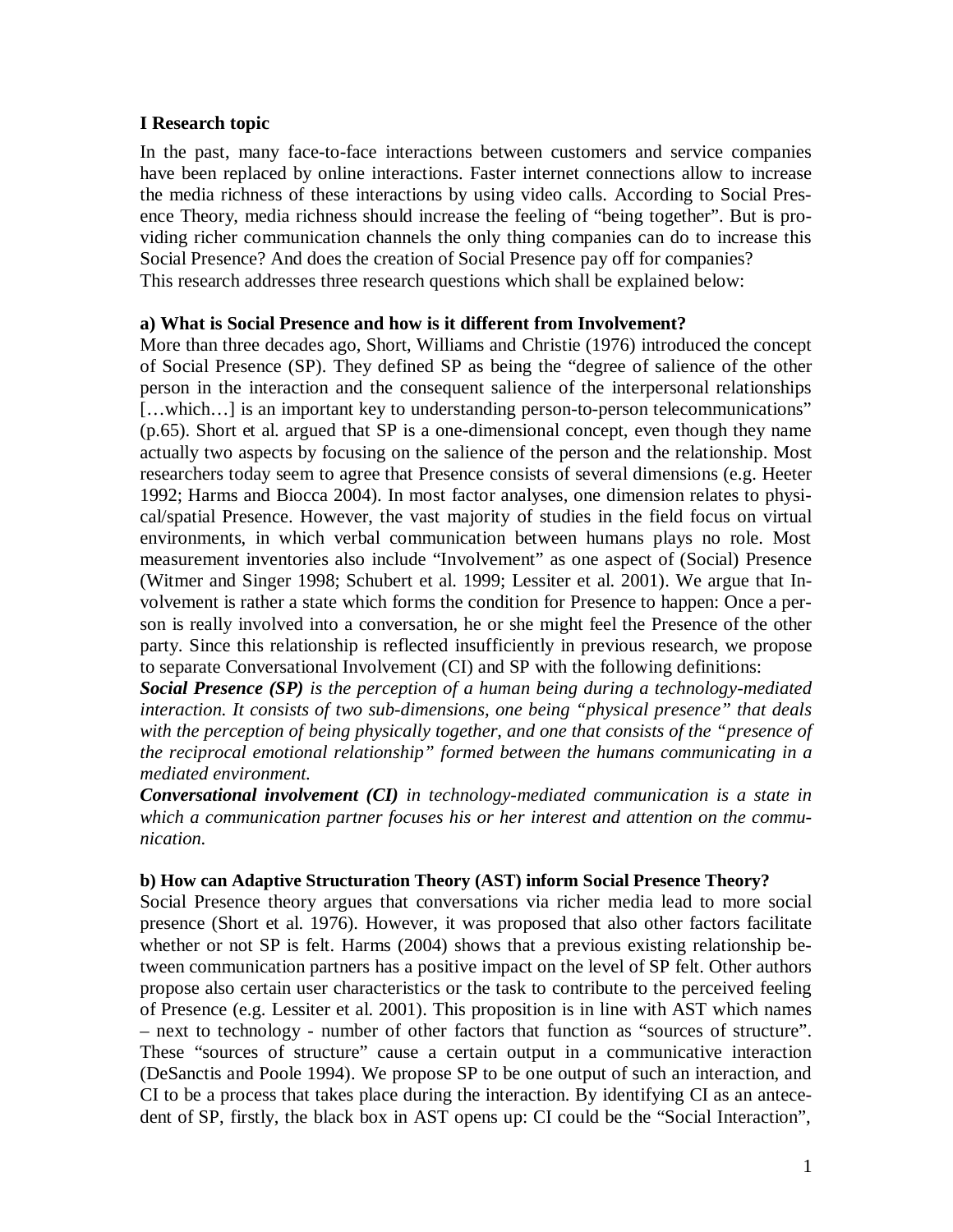which is the antecedent of the "Output" in AST. Secondly, Social Presence theory is expanded by an explanation of how the feeling of SP occurs.

### **c) What effects has Social Presence on Consumer's relationship building?**

SP on websites has been linked to purchase intentions with trust being a mediator (Gefen and Straub 2004). However, this study was not applied to a human-to-human interaction , and it was done with a SP Scale that is different from the actual definition of SP. It is expected that SP has a positive impact on purchase intentions, but this relationships needs to be empirically tested (see appendix C, Hypothesis 4).

### **II Empirical studies**

### **Project 1: How can Sp and CI be measured?** State: finished

As described above, social presence seems to exist of two dimensions: physical and presence of a reciprocal emotional relationship. However, most measurement scales focus only on the physical aspect, can only be applied for rich media with visual cues (e.g. "The displayed environment seemed natural" from the ITC-SOPI by Lessiter et al.2001), are very long (e.g. Lessiter et al: 44 items) and do not include appropriate items to be used when evaluating a conversation between humans. To the best of our knowledge, only one scale exists that measures SP on websites in 5 questions (Gefen and Straub 2004). However, this instrument seems to fit poorly to most definitions of SP and appears somehow inappropriate to measure SP during a conversation between humans.

Therefore a survey was executed among second year bachelor students with data on 48 statements on SP and CI (35 taken from existing scales) (n=334). Students were asked to refer to their last communication via an instant messaging programme. These items, including the 5 items developed by Gefen and Straub (2004) were analyzed in a factor analysis. After analyzing Eigenvalues of each statement, the Screeplot and the factor loadings, several items were deleted, and the best 4 items for CI and for each dimension of SP where maintained. As it can be seen from appendix A, the 12 items load as expected. The items developed by Gefen and Straub form a separate factor, one item loads marginally on the wrong factor.

To confirm the 3 factors, a second data collection was performed among 125 second year bachelor students. The results can be seen in Appendix B; the findings of the first analysis are unconditionally confirmed.

Both analyses indicate that SP can be discriminated from CI and that 2 dimensions of SP can be theoretically supported and found in practice. This short questionnaire provides researchers with a tool to measure SP and CI by means of a survey with only 12 questions for both constructs.

### **Project 2 (qualitative pre-study): Interviews State: State: finished**

4 customers and 2 diet advisors used a television communication system for 3-4 months. At the end of the period, interviews with the participants revealed that the previous faceto-face meeting which took place in this setting was very important to them, otherwise they would not have accepted or trusted in an advice via this medium. Furthermore, the respondents found some tasks more appropriate than others. Based on this, it was decided that relationship and conversation style should be the first two components to be tested in a quantitative study in project 2.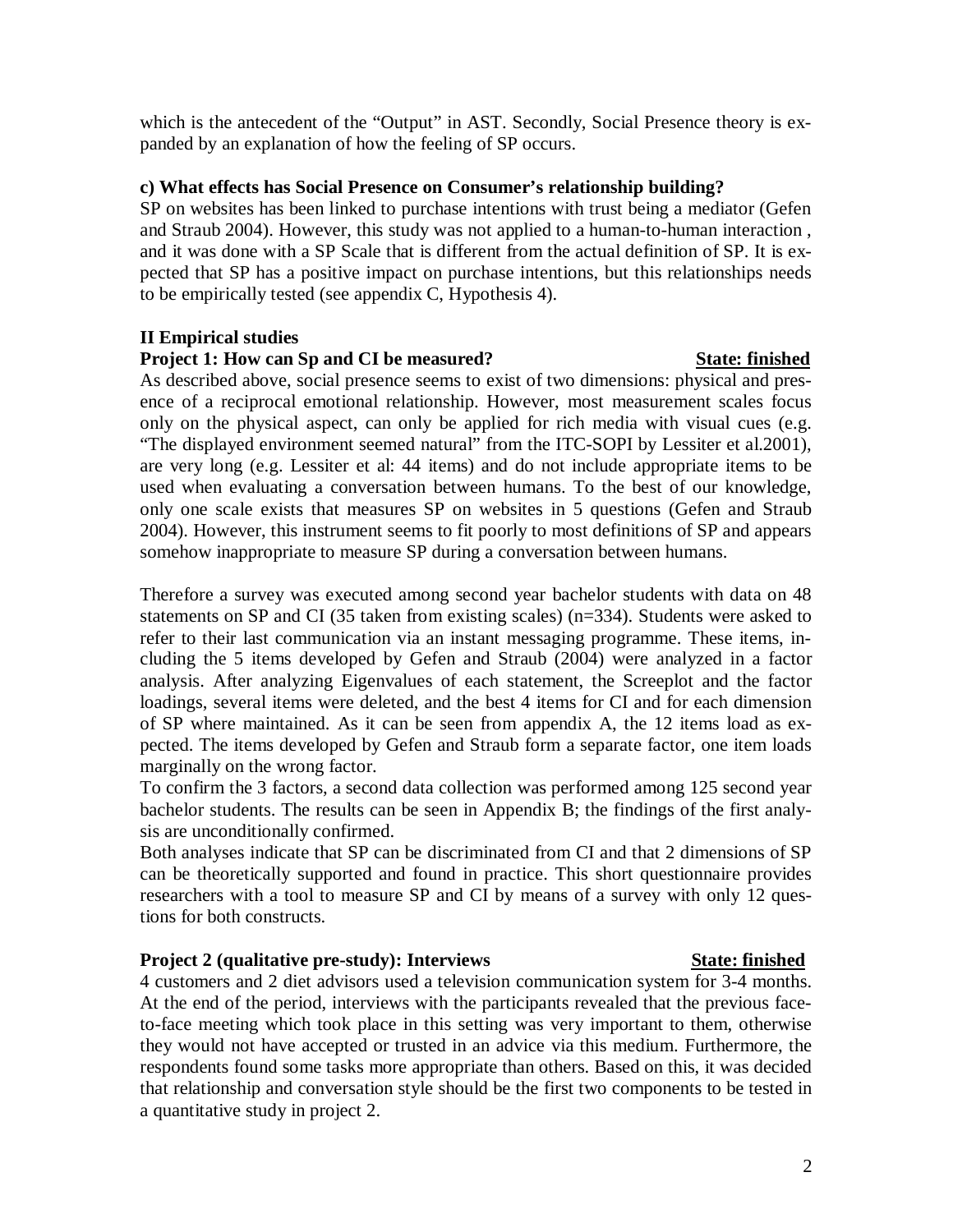# **Project 2 (main study): Experiment State: Data collection in March 2008**

Project 2 aims at investigating the effect of relationship and task on CI and SP. It is expected that if a relationship exists, customers will feel more involved into the conversation and will also feel a higher level of SP (see appendix C, hypothesis 1a and 1b). Furthermore, if the task is rather a collaborative consulting than an information giving from one side, customers will feel a higher level of CI because they are actively involved into the service-product creation by being asked for details to customize the product (see appendix C, hypothesis 2).

In an experiment, 120 students shall communicate with a financial advisor about a complex financial product (private retirement provisions). The conversations will last 20 minutes each, and will be executed via a video-communication programme (Skype) with a high-end webcam. After the interaction, participants will be asked to fill in a survey on SP and intentions to continue the relationship (e.g. interest in subsequent meetings, interest to give personal contact details to the company). Participants will be randomly assigned to the following conditions:

*Relationship (With / without previous face-to-face meeting):* This state simulates an exist-

ing relationship. In the experiment, a part of the participants will be asked to drink a coffee / tea with their supervisor, and part will not have this meeting.

*Conversational style (Information task/ consulting task)*: This state manipulates the way the product is presented to the participant. In the information task, the advisor mainly informs the

|                         | with f2f<br>meeting | No<br>meeting |
|-------------------------|---------------------|---------------|
| <b>Information task</b> | $n = 30$            | $n = 30$      |
| <b>Consulting task</b>  | $n = 30$            | $n = 30$      |

**Table 1: experimental conditions project 1**

participant about the product. In the consulting task, the advisor asks the participant to disclose information on himself, based on which a product will be offered that meets exactly his needs.

**Implications Project 2:** If the hypotheses are supported as expected, we can show that other factors than technology have a significant impact on SP as predicted by AST. Companies will be able to influence SP not only by offering richer communication channels, but also by manipulating the conversational style or assign customers to fixed advisors (to enable them to build up a relationship during several service encounters). Researchers will have extended knowledge on antecedents and consequences of SP in human interactions.

### **Ideas for Further Projects**

Based on the findings of project 2, a third project will be designed. Our current idea is to investigate more specifically whether the advisor-customer relationship is extendable to other people. In praxis we are often faced with the situation that an expert is needed when consulting customers on very complex products. This might be a tax expert who is asked for advice in combination with an advice on an investment product in a bank. This tax expert might have an existing relationship with the bank advisor but not with the customer, a face-to-face meeting is not possible. Does a video call result in higher levels of SP if the customer has a relationship with his bank advisor and knows that the bank advisor has a relationship with the tax expert than if any of these relationships is not present? We aim to test this in an extensive field experiment in a German bank.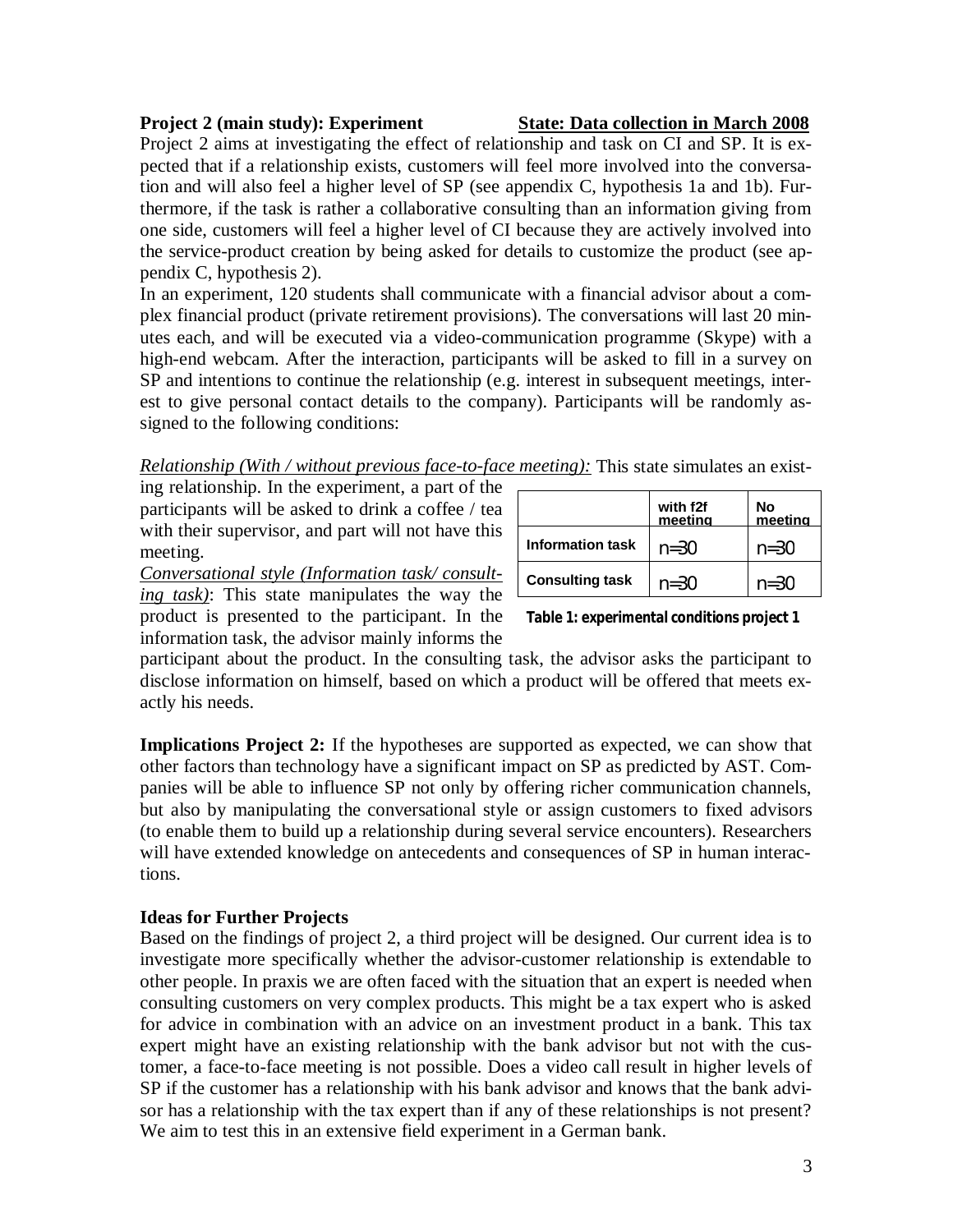### **Literature**

Coker, D. A. and J. Burgoon (1987). "The Nature of Conversational Involvement and Nonverbal Encoding Patterns." Human Communication Research **13**(4): 463-494.

DeSanctis, G. and M. S. Poole (1994). "Capturing the Complexity in Advanced Technology Use: Adaptive Structuration Theory." Organization Science **5**(2): 121-147.

Gefen, D. and D. W. Straub (2004). "Consumer trust in B2C e-Commerce and the importance of social presence: experiments in e-Products and e-Services." Omega **32**(6): 407- 424.

Harms, C. (2004). The Effects of Media Type and Personal Relationship on Perceptions of Social Presence. East Lansing, Michigan State University, Doctoral Dissertation.

Harms, C. and F. Biocca (2004). Internal Consistency and Reliability of the Networked Minds Social Presence Measure. PRESENCE 2004: The 7th Annual International Workshop on Presence, Valencia, Spain.

Heeter, C. (1992). "Being There: The subjective experience of presence." Presence: Teleoperators & Virtual Environments **1**(2): 262-271.

Hwang, H. S. and M. Lombard (2006). Understanding Instant Messaging: Gratifications and Social Presence. Presence: 2006: The 9th Annual International Workshop on Presence, Cleveland, Ohio.

Lessiter, J., J. Freeman, E. Keogh, et al. (2001). "A Cross-Media Presence Questionnaire: The ITC-Sense of Presence Inventory." Presence: Teleoperators & Virtual Environments **10**(3): 282-297.

Mühlbach, L., M. Bocker and A. Prussog (1995). "Telepresence in Videocommunications: A Study on Stereoscopy and Individual Eye Contact." Human Factors **37**.

Schubert, T. W., F. Friedmann and H. T. Regenbrecht (1999). Decomposing the Sense of Presence: Factor Analysis Insights. Presence 1999: The 2nd Annual International Workshop on Presence, Colchester, UK.

Short, J., E. Williams and B. Christie (1976). The Social Psychology of Telecommunications

London, John Wiley & Sons.

Witmer, B. G. and M. J. Singer (1998). "Measuring Presence in Virtual Environments: A Presence Questionnaire." Presence: Teleoperators & Virtual Environments **7**(3): 225-240.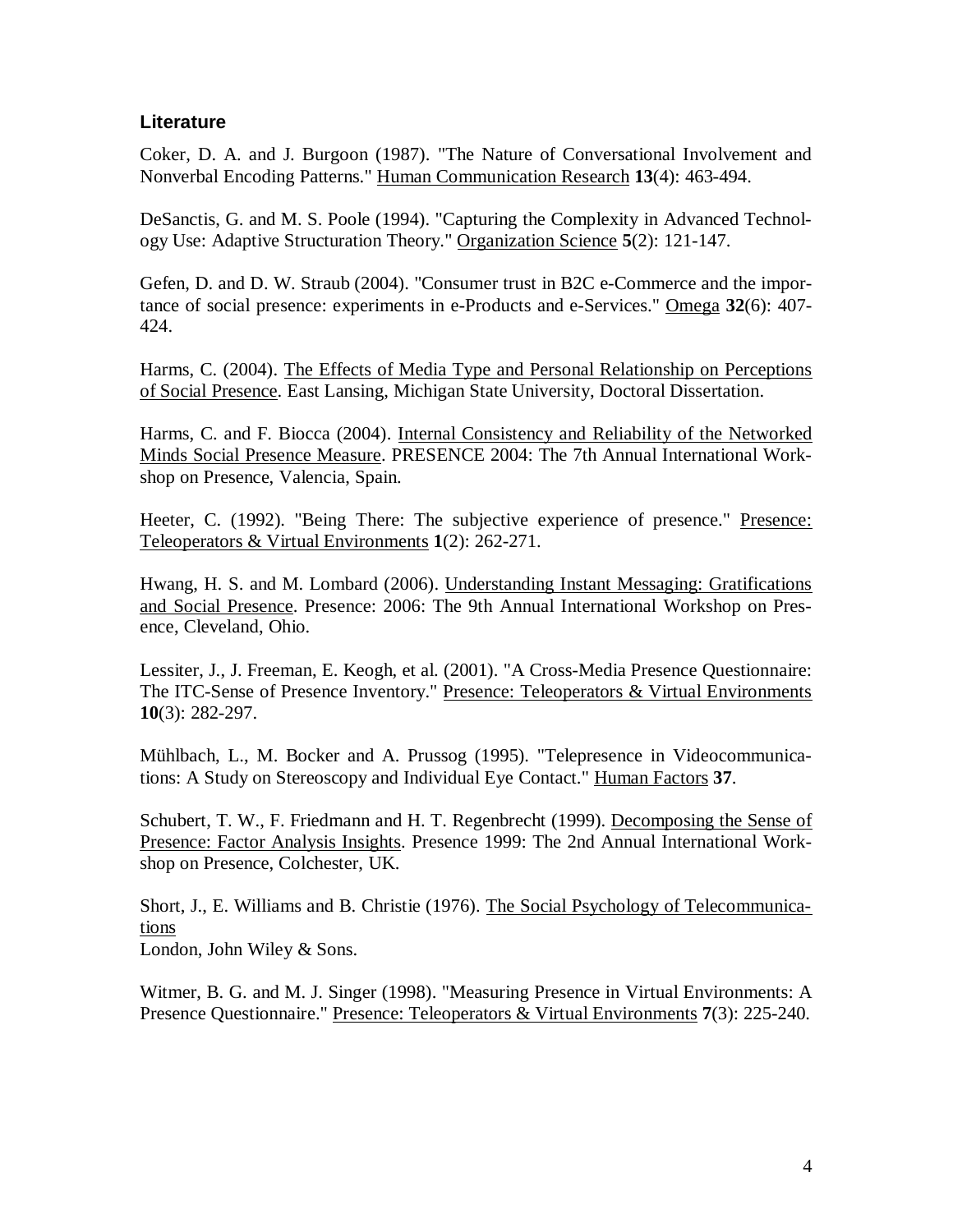**Appendix A – results of the first factor analysis (PROJECT 1)**

### **EP\* CI\* PP\* GS\***

| 1) I was able to sense the emotions of my communication partner. [A]                                      | .850 |          |      |         |
|-----------------------------------------------------------------------------------------------------------|------|----------|------|---------|
| 2) I was able to sense the feelings of my communication partner. [A]                                      |      |          |      |         |
| 3) I could tell how my communication partner felt. [B]                                                    |      |          |      |         |
| 4) I was influenced by the mood of my communication partner. [A]                                          |      |          |      |         |
| 5) My communication partner did not receive my full attention. [B]                                        |      | .843     |      |         |
| 6) I was distracted during the conversation. [C]                                                          |      | .818     |      |         |
| 7) I was focused during the conversation. [C]                                                             |      | $-0.759$ |      |         |
| 8) I remained focused on my communication partner throughout our in-<br>teraction. [B]                    |      | $-.710$  |      |         |
| 9) I felt as if my communication partner and I were located in the same<br>room. $[D]$                    |      |          | .817 |         |
| 10) I forgot that my communication partner was not in the same room as<br>I. [A]                          |      |          | .771 |         |
| 11) When we ended the conversation, it felt as if my communication part-<br>ner had left the room. [A]    |      |          | .745 |         |
| 12) When we started the conversation, it felt as if my communication<br>partner had entered the room. [A] |      |          | .674 |         |
| 13) During the conversation I perceived as sense of human warmth. [E]                                     |      |          | .358 |         |
| 14) During the conversation I perceived as sense of personalness. [E]                                     |      |          |      | $-.775$ |
| 15) During the conversation I perceived as sense of sociability. [E]                                      |      |          |      | $-.728$ |
| 16) During the conversation I perceived as sense of human contact. [E]                                    |      |          |      | $-.680$ |
| 17) During the conversation I perceived as sense of human sensitivity. [E]                                |      |          |      | $-.503$ |

**Sources of items:** A (own design);  $B = (Harms$  and Biocca 2004);  $C = (Coker and Bur$ goon 1987);  $D = (M\ddot{u}hIbach et al. 1995; Hwang and Lombard 2006); E = (Gefen and$ Straub 2004)

 $E =$  Presence of emotional reciprocal relationship;  $CI =$  Conversational Involvement; PP = Physical Presence; GS = items of Gefen and Straub 2004

Factor Analysis (n=334) Extraction Method: Principal Component Analysis Rotation Method: Oblimin with Kaiser Normalization Criteria to determine number of factors: Eigenvalue  $\geq 1$ Sorted by size. Loadings below .350 are not indicated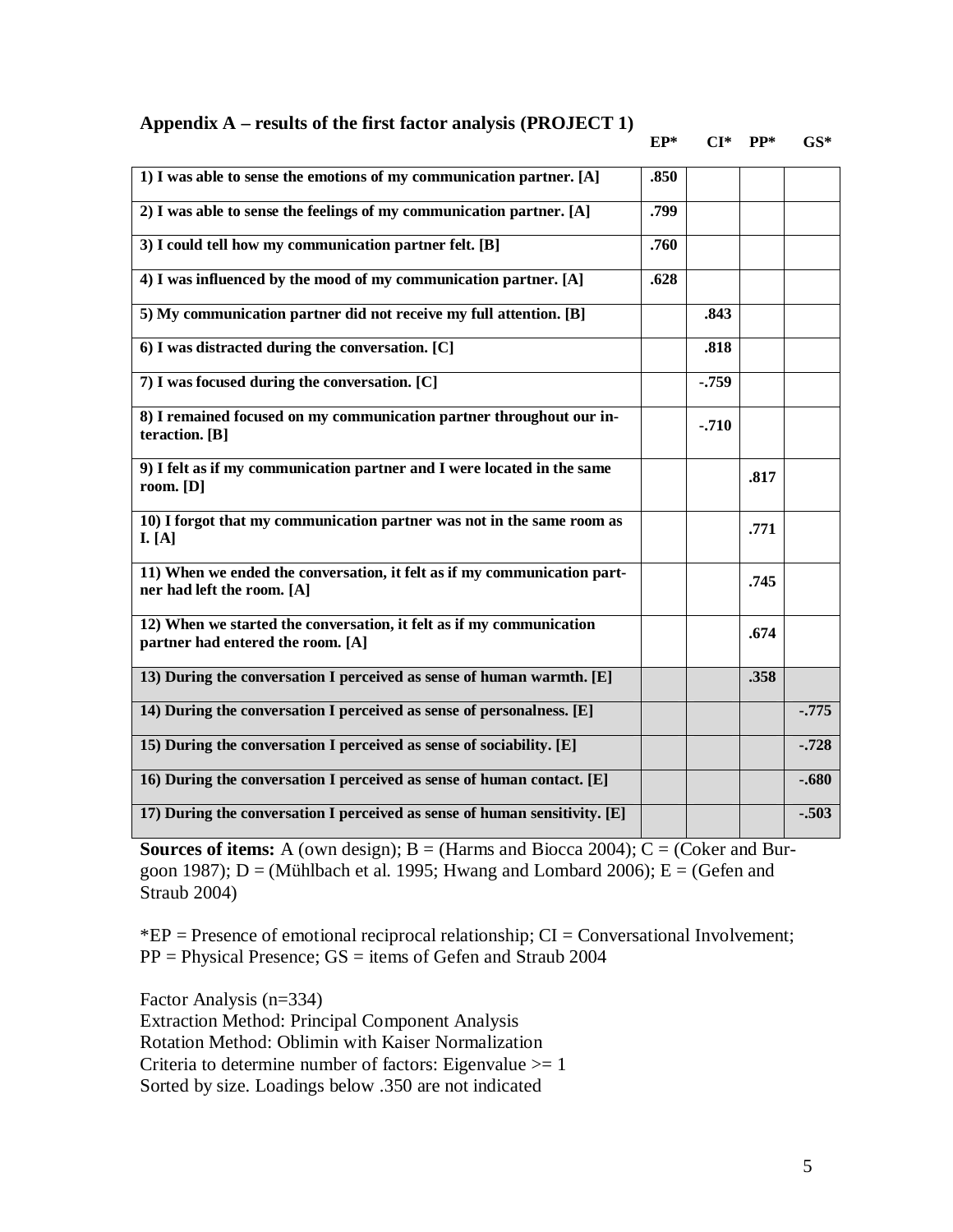|                                                                                                       | $EP*$ | $CI*$    | $PP*$ |
|-------------------------------------------------------------------------------------------------------|-------|----------|-------|
| 1) I was able to sense the feelings of my communication partner.                                      | .856  |          |       |
| 2) I could tell how my communication partner felt.                                                    | .834  |          |       |
| 3) I was able to sense the emotions of my communication partner.                                      | .760  |          |       |
| 4) I was influenced by the mood of my communication partner.                                          | .644  |          |       |
| 6) I was distracted during the conversation.                                                          |       | $-0.860$ |       |
| 7) I was focused during the conversation.                                                             |       | .850     |       |
| 5) My communication partner did not receive my full attention.                                        |       | $-.849$  |       |
| 8) I remained focused on my communication partner throughout our interac-<br>tion.                    |       | .768     |       |
| 9) I felt as if my communication partner and I were located in the same room.                         |       |          | .879  |
| 10) I forgot that my communication partner was not in the same room as I.                             |       |          | .843  |
| 11) When we ended the conversation, it felt as if my communication partner<br>had left the room.      |       |          | .807  |
| 12) When we started the conversation, it felt as if my communication partner<br>had entered the room. |       |          | .792  |

# **Appendix B – results of the second factor analysis (PROJECT 1)**

 $*EP =$  Presence of emotional reciprocal relationship;  $CI =$  Conversational Involvement; PP = Physical Presence

Factor Analysis (n=125) Extraction Method: Principal Component Analysis Rotation Method: Oblimin with Kaiser Normalization Criteria to determine number of factors: Eigenvalue  $>= 1$ Sorted by size. Loadings below .350 are not indicated